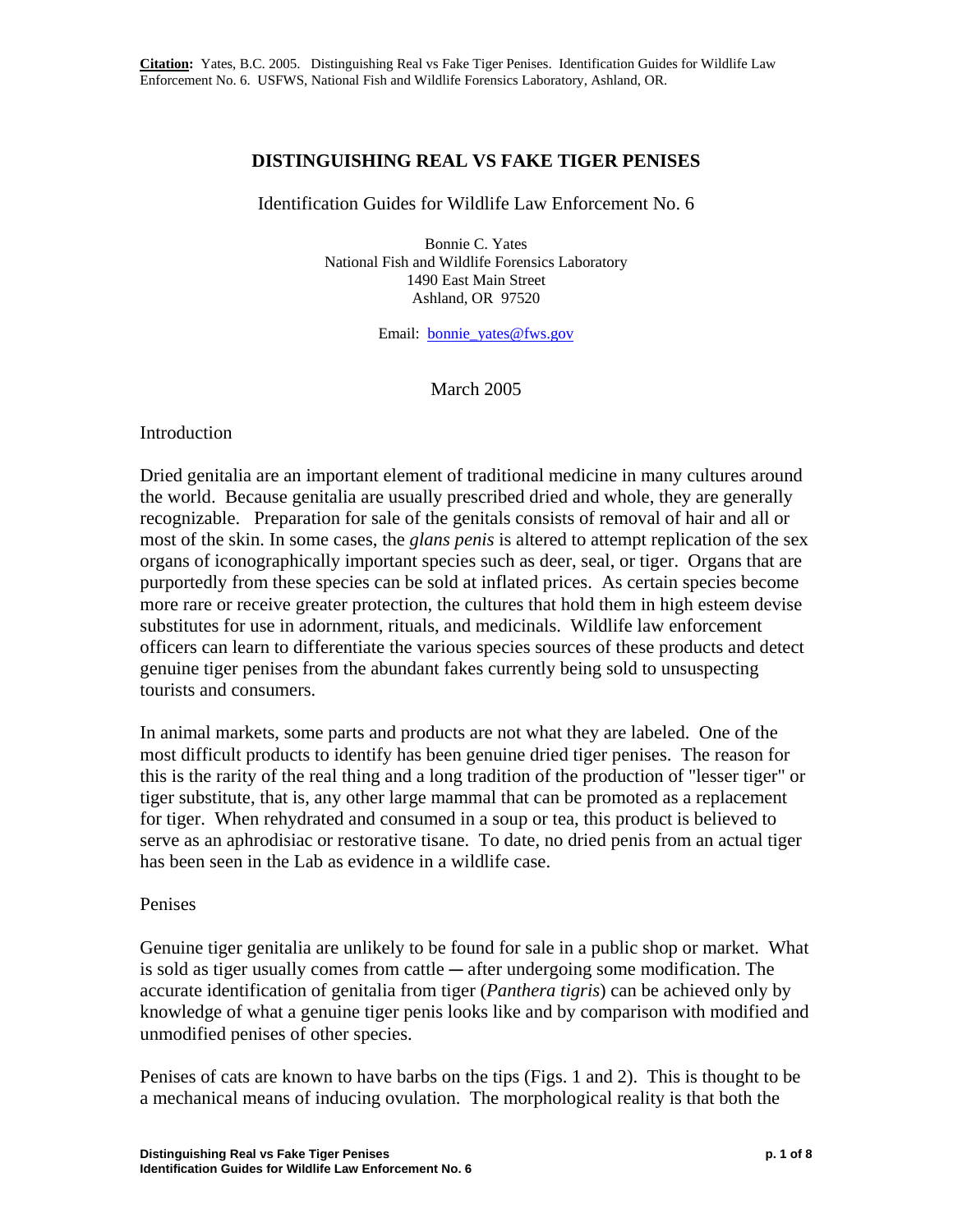penis tip ( $\sim$  2 cm), and these barbs or spicules are very small ( $\lt$  0.7 mm) in even the largest cats and are barely noticeable when the penis is dried.



Fig. 1. Genuine tiger penis, raw state. Underneath the foreskin of a real tiger's penis is the *glans*, which is studded with small spicules called barbs (See close-up in Fig. 2).



Fig. 2. Close-up of tip of tiger penis shown in Fig. 1.

Because genuine tiger penises are so rare, the buying public apparently no longer knows what a real tiger penis looks like. Artisans, therefore, must fabricate barbed penises out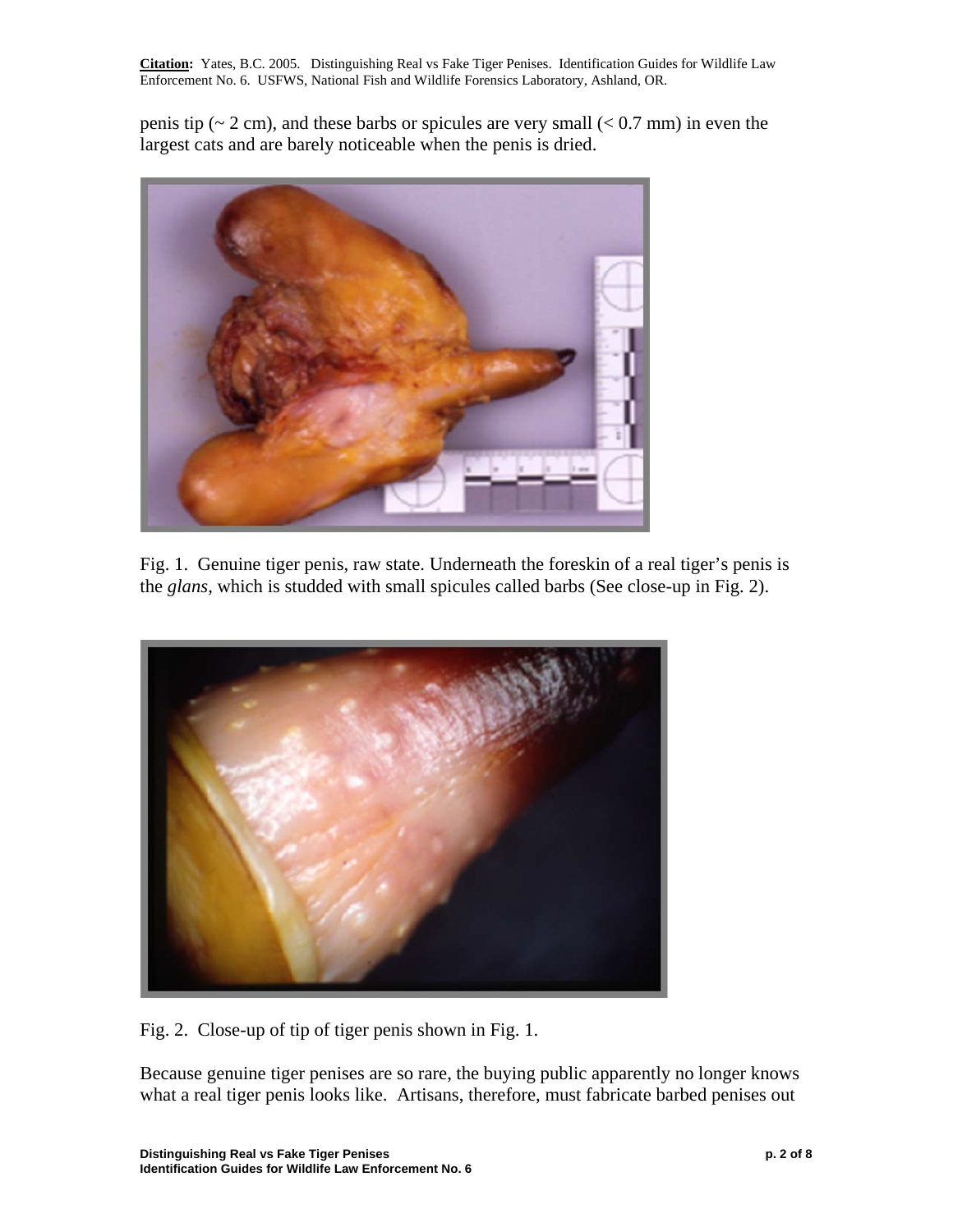of cattle and deer genitals to replicate an appearance based on myth and public demand. Figure 3 shows a genuine tiger penis that has been dried. Figure 3 includes a photograph showing the shape and position of the *os penis* or baculum of a tiger that is found inside the penis tip. Notice in the close-up (Fig. 3) that the *glans penis* (tip) is less than 2 inches  $({\sim} 5$  cm) and that the barbs are imperceptible in the close-up view (lower right).



Fig. 3. Dried tiger penis, whole (upper as x-rayed and middle as photographed), and close-up of tip (lower right), showing the approximate position of the internal penis bone, also known as a baculum. Both scale lines represent approximately 2 cm.

In order to replicate these barbs, skilled craftsmen take the organs of slaughtered cattle and fabricate barbs by making tiny V-shaped cuts (Fig. 4) over the surface of the glans penis. Then by hanging the modified penis upside down, the edges of these little cuts curl under during drying and form a barb-like projection. The glans may be densely covered in very small barbs or sparsely covered by large (up to 1 cm) projections, depending on skill and desired appearance. Some of these bovine organs are tipped with three curled appendages, or the tips may be pierced with a hole for suspension (Fig. 5).

Large dried genitalia with barbed tips are frequently interdicted for a variety of reasons: (a) they are found with price tags exceeding \$200; (b) they are unusual in appearance; or (c) they are advertised as penises from tigers (*Panthera tigris*), a species listed in the U.S. Endangered Species Act and on CITES Appendix I.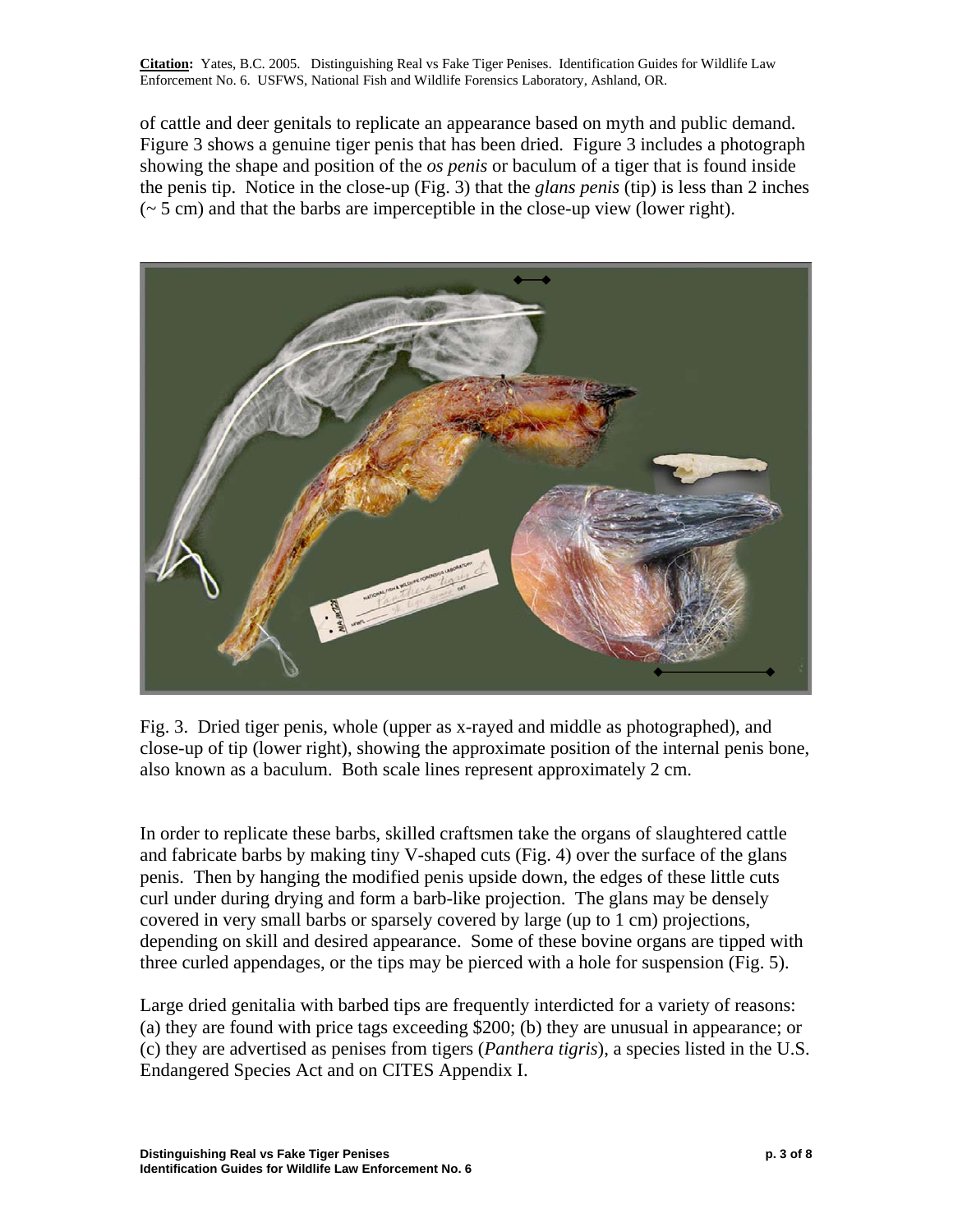

Fig. 4. Looking at the base of a bull's penis carved to simulate a tiger's penis. This is how cattle genitals are made to be used as replacements for genuine tiger parts. Notice the V-shaped cuts in the tissue underneath the lowest barbs (arrow).



Fig. 5. Extravagantly carved tip of a bull's penis.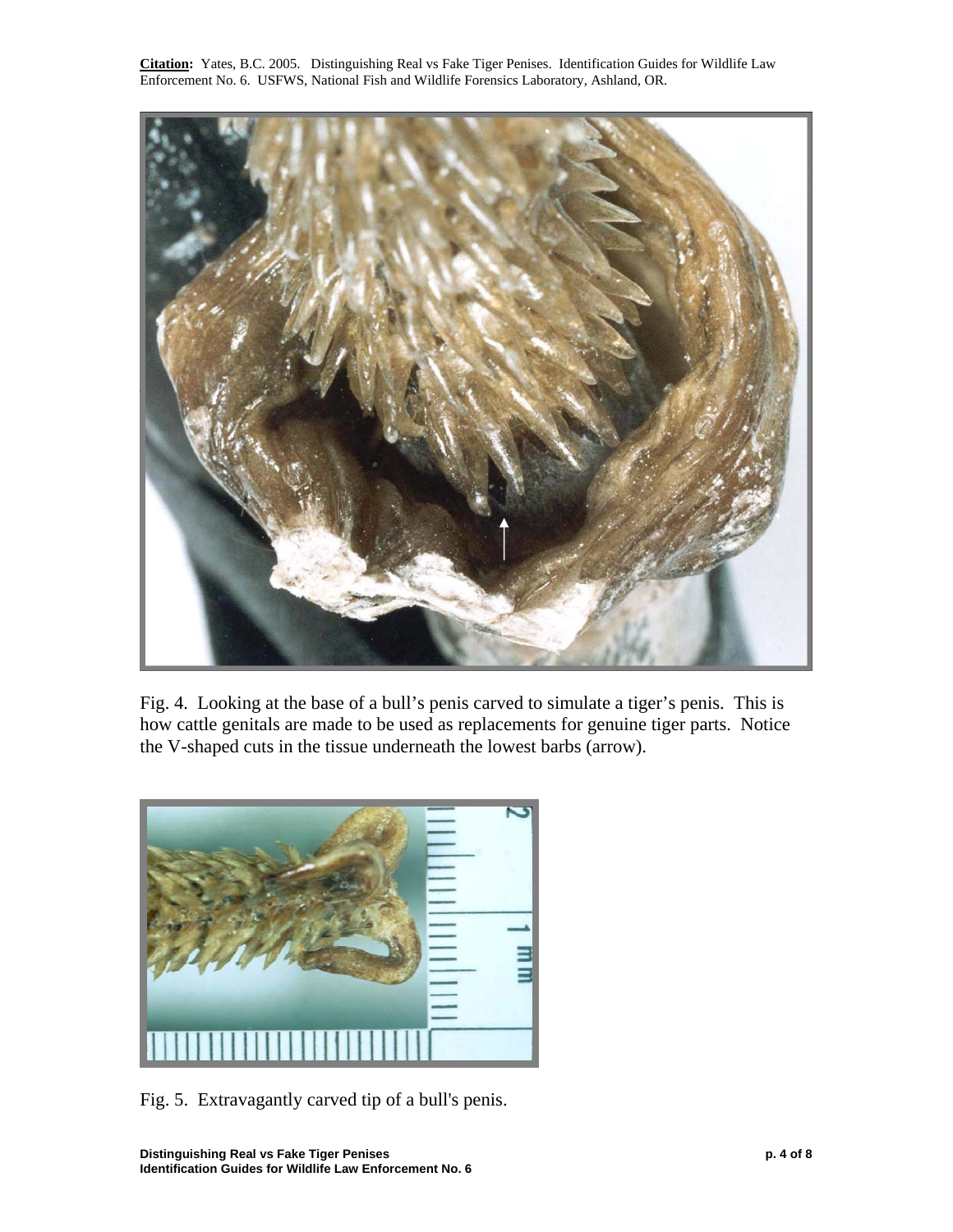Genitals of other domestic mammals have been dried and sold as tiger penises. For example, horses and dogs have been used as substitutes. They are sliced and consumed as tea or soup as traditional medicine for strength and virility. Unlike tiger penises, however, deer, horse, and cattle penises lack a baculum. Figures 6 and 7 show specimens of cattle and horse.



Fig.6. Examples of cattle (upper and middle) and horse (lower) genitalia.

Not all dried penises are sold as tiger; attributes of many other animals are considered desirable in traditional medicines. Another example of fraud and fakery came in the red leatherette case shown in Figure 7. The lid of the box is adorned with a depiction of male and female deer and lettering that suggests that the contents have a homeopathic effect of either a rejuvenative or aphrodisiacal nature. Alert to the frequent trafficking of genitalia of endangered species, Wildlife Inspectors confiscated the item and sent it to the National Fish and Wildlife Forensics Laboratory for identification of the taxon of origin.

Morphological examination of the contents indicated an elongated dried penis with a thin piece of hairy skin located below the glans. The hairs exhibited the microscopic signature of the deer family, Cervidae. Because this haired patch of dried skin appeared to have free margins around both edges, there was suspicion that the deer skin had been applied to the penis, suggesting that further tests were required to identify the genitals.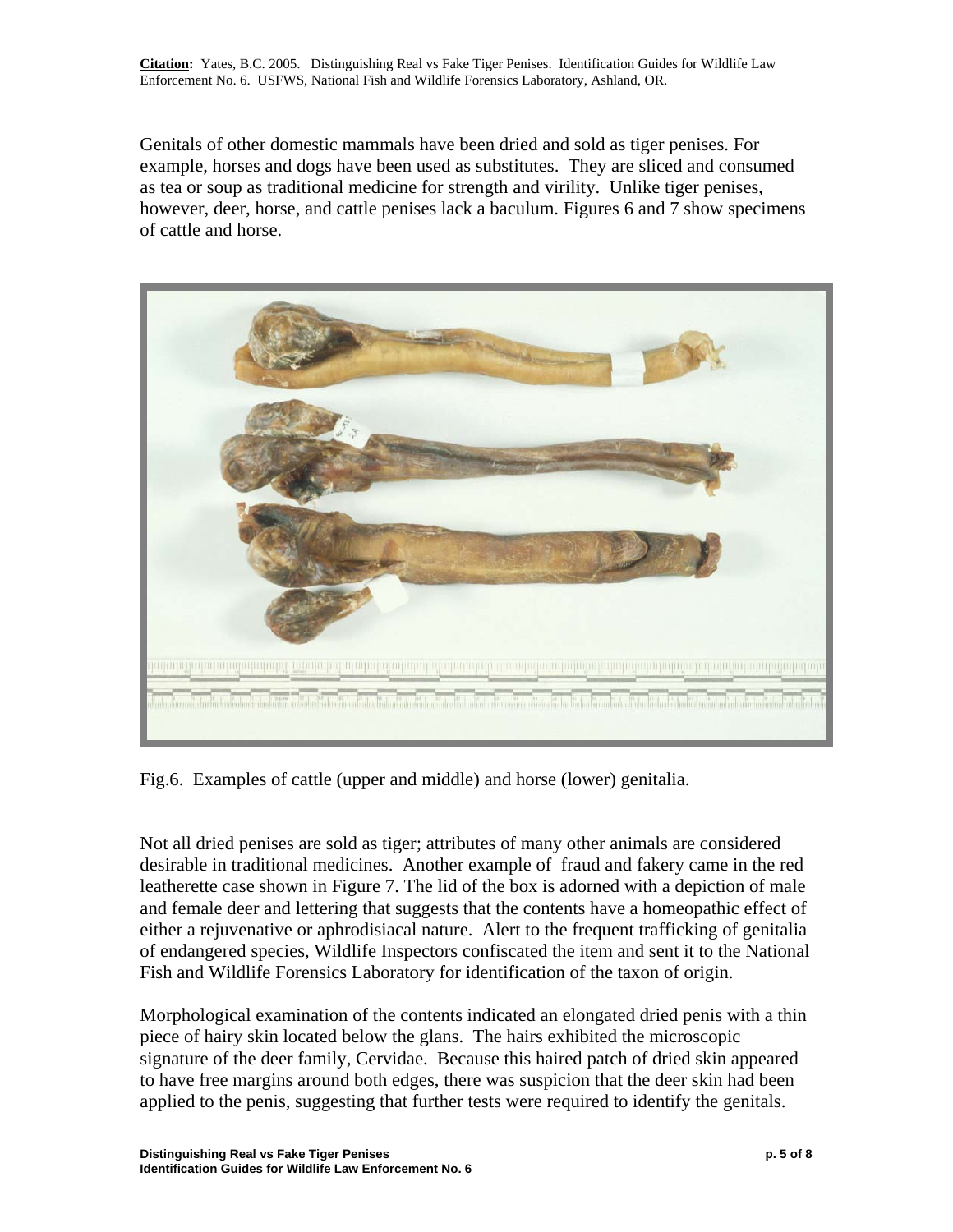Serological analysis using immunodiffusion determined that dried tissue from the *corpus cavernosum* (shaft) of the penis was consistent with bovine tissue The tests were nonreactive to cervine antisera, indicating that the penis was not tissue from a member of the deer family, but was from a bull and, therefore, from the bovine family.



Fig. 7. A putative deer penis in a decorative box. Serological assay determined the tissues to be bovine.

Domestic dog penises are frequently used as replacements for deer, bear, or seal and may be detected via radiographs (x-rays) (Fig. 8) by the distinctive groove visible on the dorsal surface of internal baculum bone (*os penis*) of the dog. Feral dogs or ranched foxes would be likely canid sources for dried seal penises in the trade. Bear penises may be sold in conjunction with bear gall bladders. They lack the groove shown in examples of canid bacula (Figs. 8 and 9).

Seal bacula may be distinguished by features common to each of the two seal families (Fig 9). The baculum of a young fur seal (*Callorhinus ursinus*) is tapered. Like the fur seal, the bacula of sea lions (*Zalophus californianus* and *Eumetopias jubatus*) are bulbous at the base and flare at the tip (in adults). True seals like the harbor seal (*Phoca vitulina*) and elephant seal (*Mirounga* sp.) do not have the flared tip. Like tiger, seal penises have a strong tradition in Asia not only as medicine, but also in cultural exchange (Walker 1998).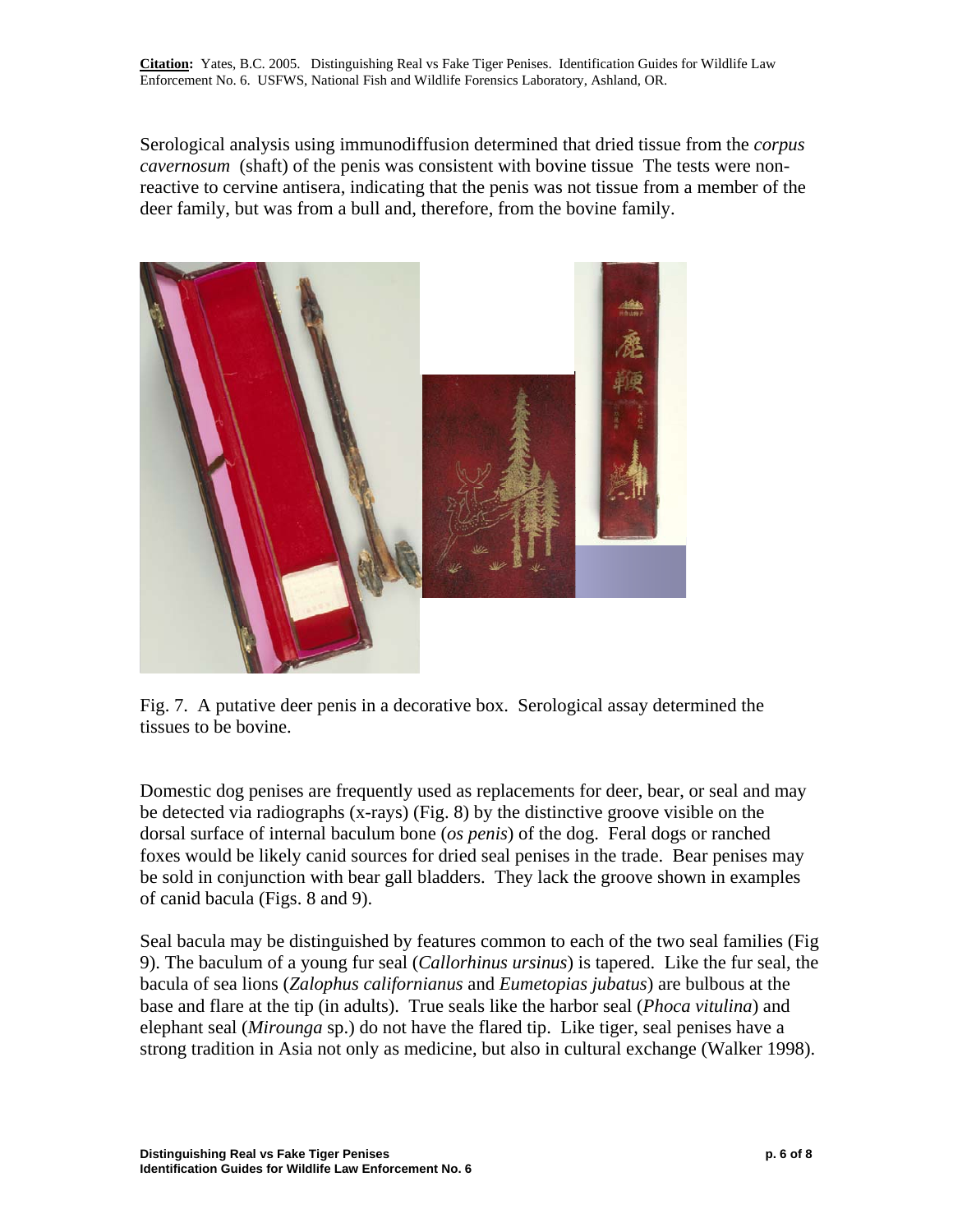

Fig. 8. Radiograph (x-ray) of dried dog genitals on left, showing the presence of the distinctive groove (arrow) in the baculum or *os penis*. At right is an *os penis* bone of a slightly larger dog x-rayed at the same time.

# Summary

The penis from a real tiger has a small triangular baculum (Fig. 9), but it is seldom visible even in an x-ray, being obscured by folds in dense, dried tissues (See Fig. 3). The genitalia of other mammals are used in the wildlife trade, and can usually be identified by the size and shape of the internal penis bone or baculum. Sometimes the dried genitals must be macerated or cleaned by dermestid beetles to extract the baculum. X-rays are the best screening tool for initial examination of the dried penis. An expert should be consulted to interpret the radiographs. However, there are some guidelines that can be used to eliminate tiger as a suspected species source when examining dried genitalia. Table 1 summarizes these points.

#### Table 1

To eliminate tiger, consider the following characteristics:

A dried penis CANNOT be from tiger if

- -- very obvious barbs or spines cover the tip as in Figs. 4 and 5 (It is probably from a large ungulate. Fig. 6)
- -- it has a large baculum visible on x-ray; compare to Fig. 3

(It is probably from a carnivore. Fig. 9)

- $-$  it is long ( $>8$  inches) from tip to scrotum
	- (It is probably deer, cattle, or horse. Fig. 6)